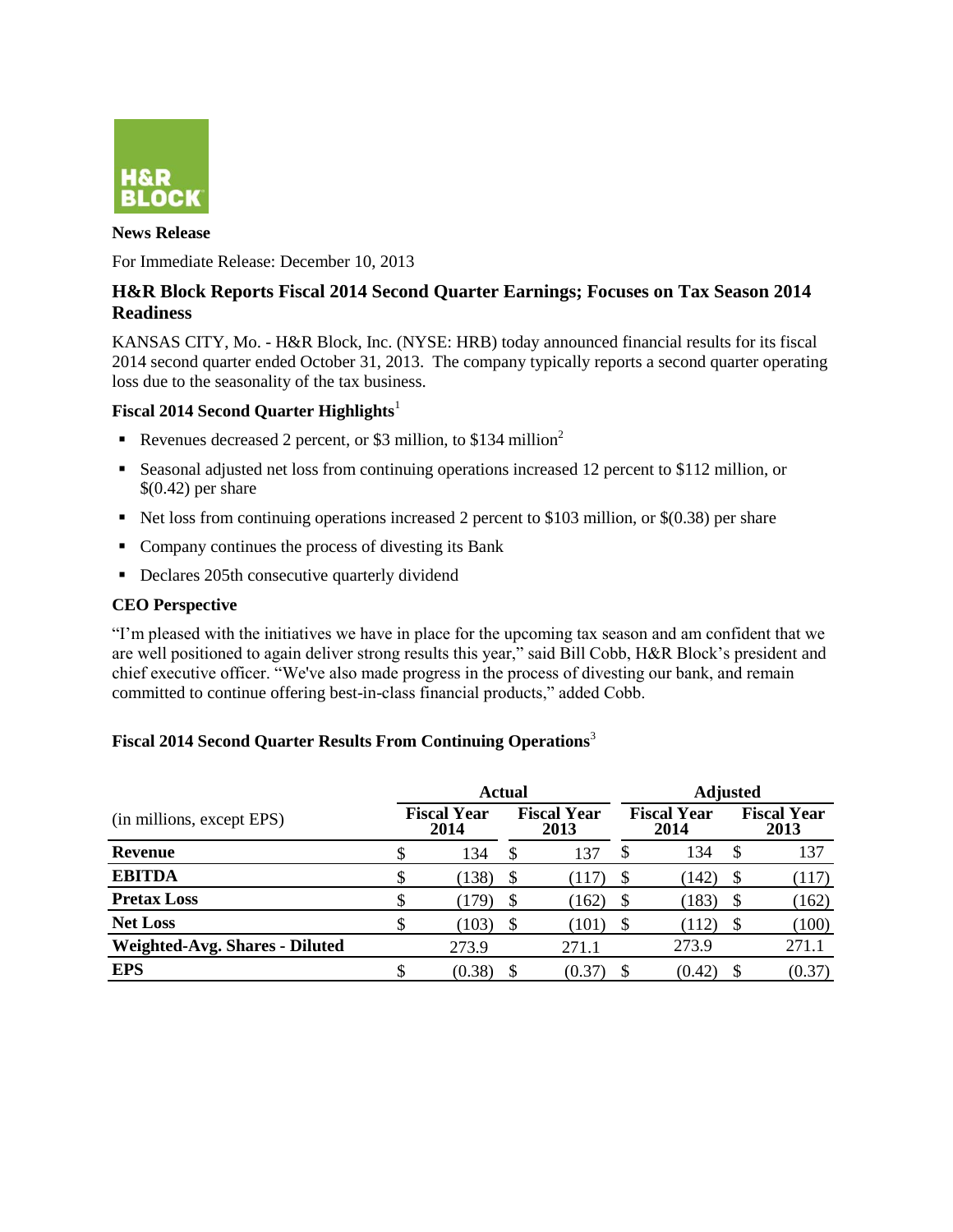# **CFO Perspective**

"Given the seasonality of our business, our offseason results are not indicative of our performance for the full year," said Greg Macfarlane, H&R Block's chief financial officer. "While expenses have increased modestly year to date, we continue to expect EBITDA margins to be generally consistent with last year's results."

### **Business Segment Results and Highlights**

### **Tax Services**

- Revenues decreased \$2 million to \$128 million, primarily due to timing differences in our Australian operations, partially offset by increased Emerald Card fee revenue from increased year-round usage
- Operating expenses increased \$27 million to \$287 million due to timing of seasonal compensation, higher legal fees, and depreciation expense
- Pretax loss increased \$29 million to \$159 million

# **Corporate**

- Total operating expenses declined \$13 million to \$26 million, primarily due to lower interest expense and mortgage loan loss provisions
- Pretax loss decreased \$12 million to \$20 million

### **Discontinued Operations**

- Net loss of \$2 million improved by \$2 million from the prior year
- Sand Canyon Corporation (SCC), a separate legal entity of H&R Block, Inc., received new claims for alleged breaches of representations and warranties in the principal amount of less than \$1 million
- SCC's accrual for contingent losses relating to representations and warranties remained unchanged at \$159 million

### **Dividend**

A previously announced quarterly cash dividend of 20 cents per share is payable on January 2, 2014 to shareholders of record as of December 9, 2013. The January 2 payment marks the company's 205th consecutive quarterly dividend since the company went public in 1962.

### **Investor Conference**

At 8:30 a.m. EST on Wednesday, December 11, the company will hold its investor conference in New York City. H&R Block's senior leaders will outline the company's growth strategies and outlook, and provide a general business update including discussion of fiscal 2014 second quarter results.

The event will be broadcast live in a listen-only format for the media and public on H&R Block's investor relations website at http://investors.hrblock.com. A replay will be available on the company's website two hours after the conference ends and continuing until February 28, 2014.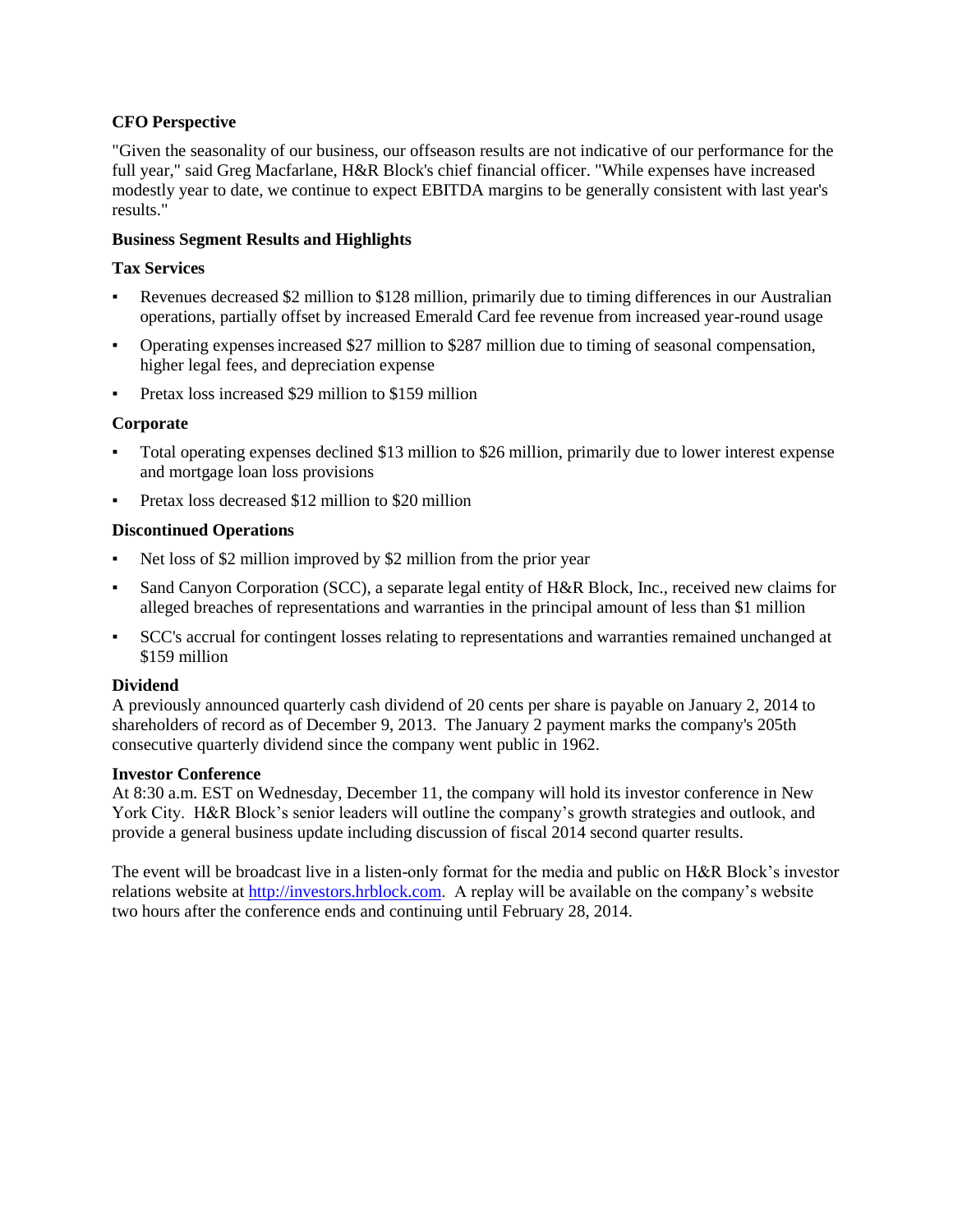#### **About H&R Block**

H&R Block, Inc. (NYSE: HRB) is the world's largest consumer tax services provider. More than 625 million tax returns have been prepared worldwide by and through H&R Block since 1955. In fiscal 2013, H&R Block had annual revenues of \$2.9 billion with 25.4 million tax returns prepared worldwide. Tax return preparation services are provided in company-owned and franchise retail tax offices by over 80,000 professional tax preparers and associates worldwide, and through H&R Block digital products. H&R Block Bank provides affordable banking products and services. For more information, visit the H&R Block Newsroom.

### **About Non-GAAP Financial Measures**

This press release and the accompanying tables include non-GAAP financial measures. For a description of these non-GAAP financial measures, including the reasons management uses each measure, and reconciliations of these non-GAAP financial measures to the most directly comparable financial measures prepared in accordance with generally accepted accounting principles, please see the section of the accompanying tables titled "About Non-GAAP Financial Measures."

#### **Forward-Looking Statements**

This press release may contain forward-looking statements within the meaning of the securities laws. Forward-looking statements can be identified by the fact that they do not relate strictly to historical or current facts. They often include words or variation of words such as "expects," "anticipates," "intends," "plans," "believes," "seeks," "estimates," "projects," "forecasts," "targets," "would," "will," "should," "could" or "may" or other similar expressions. Forward-looking statements provide management's current expectations or predictions of future conditions, events or results. All statements that address operating performance, events or developments that we expect or anticipate will occur in the future are forward-looking statements. They may include estimates of revenues, income, earnings per share, capital expenditures, dividends, liquidity, capital structure or other financial items, descriptions of management's plans or objectives for future operations, products or services, or descriptions of assumptions underlying any of the above. All forward-looking statements speak only as of the date they are made and reflect the company's good faith beliefs, assumptions and expectations, but they are not guarantees of future performance or events. Furthermore, the company disclaims any obligation to publicly update or revise any forward-looking statement to reflect changes in underlying assumptions, factors, or expectations, new information, data or methods, future events or other changes, except as required by law. By their nature, forward-looking statements are subject to risks and uncertainties that could cause actual results to differ materially from those suggested by the forward-looking statements. Factors that might cause such differences include, but are not limited to, a variety of economic, competitive and regulatory factors, many of which are beyond the company's control and which are described in our Annual Report on Form 10-K for the fiscal year ended April 30, 2013 in the section entitled "Risk Factors," as well as additional factors we may describe from time to time in other filings with the Securities and Exchange Commission. In addition, there can be no assurances regarding the ability to obtain all required regulatory and other approvals, the ability of the parties to negotiate and execute the additional required agreements as expected, or the terms and conditions of the additional agreements. You should understand that it is not possible to predict or identify all such factors and, consequently, you should not consider any such list to be a complete set of all potential risks or uncertainties.

- <sup>1</sup> All per share amounts are based on fully diluted shares.
- <sup>2</sup> Unless otherwise noted, all comparisons, including those made to the "prior year," refer to the current period compared to the prior year period.
- <sup>3</sup> EBITDA (earnings before interest, taxes, depreciation and amortization) is a non-GAAP financial measure, which the company finds relevant when measuring its performance. The company also reports adjusted financial performance, which it believes is a better indication of the company's recurring operations. See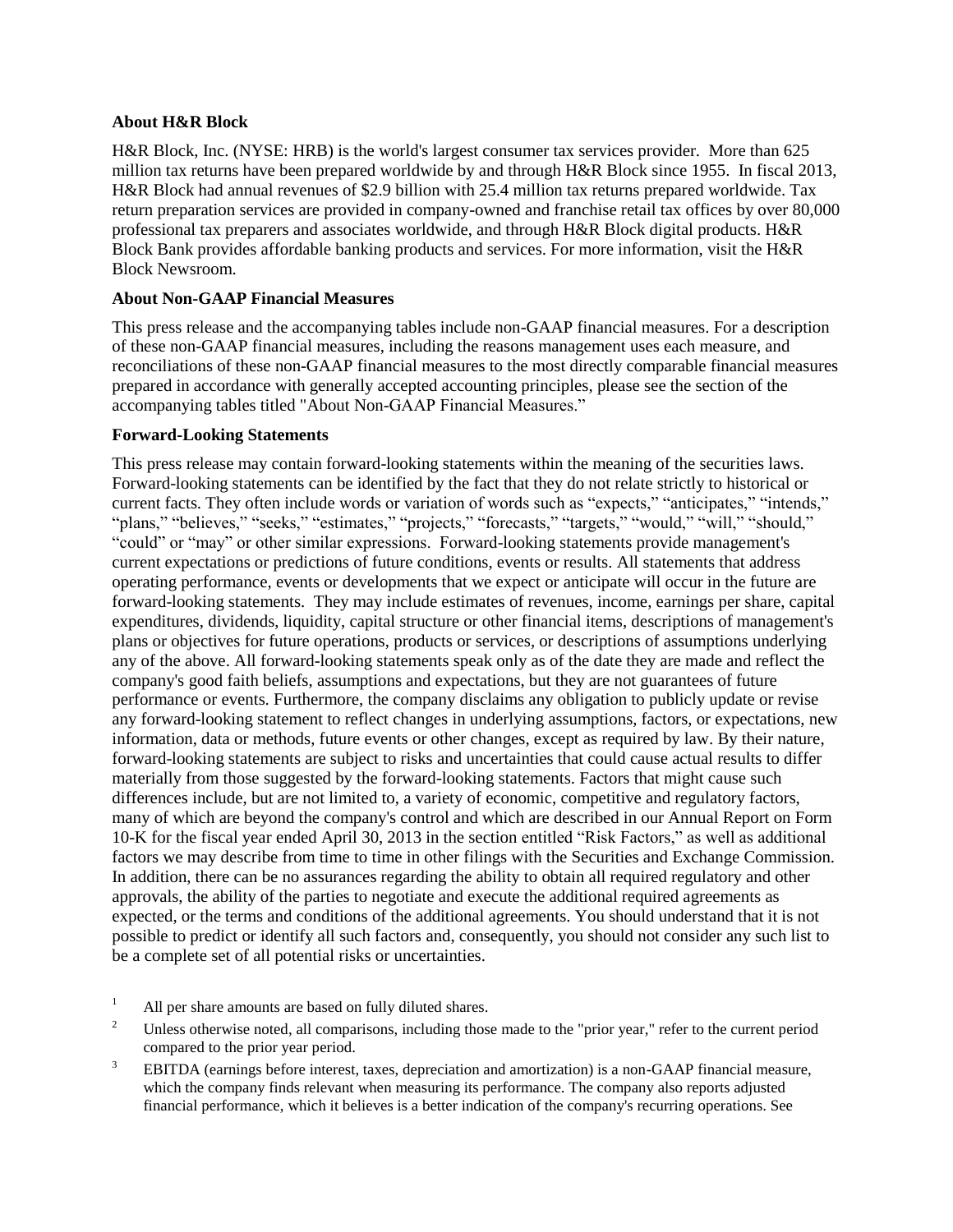"About Non-GAAP Financial Measures" below for more information regarding financial measures not prepared in accordance with generally accepted accounting principles (GAAP).

**For Further Information**

| <b>Investor Relations:</b> | Colby Brown, (816) 854-4559, colby.brown@hrblock.com |
|----------------------------|------------------------------------------------------|
| <b>Media Relations:</b>    | Gene King, $(816)$ 854-4672, gene king@hrblock.com   |

TABLES FOLLOW

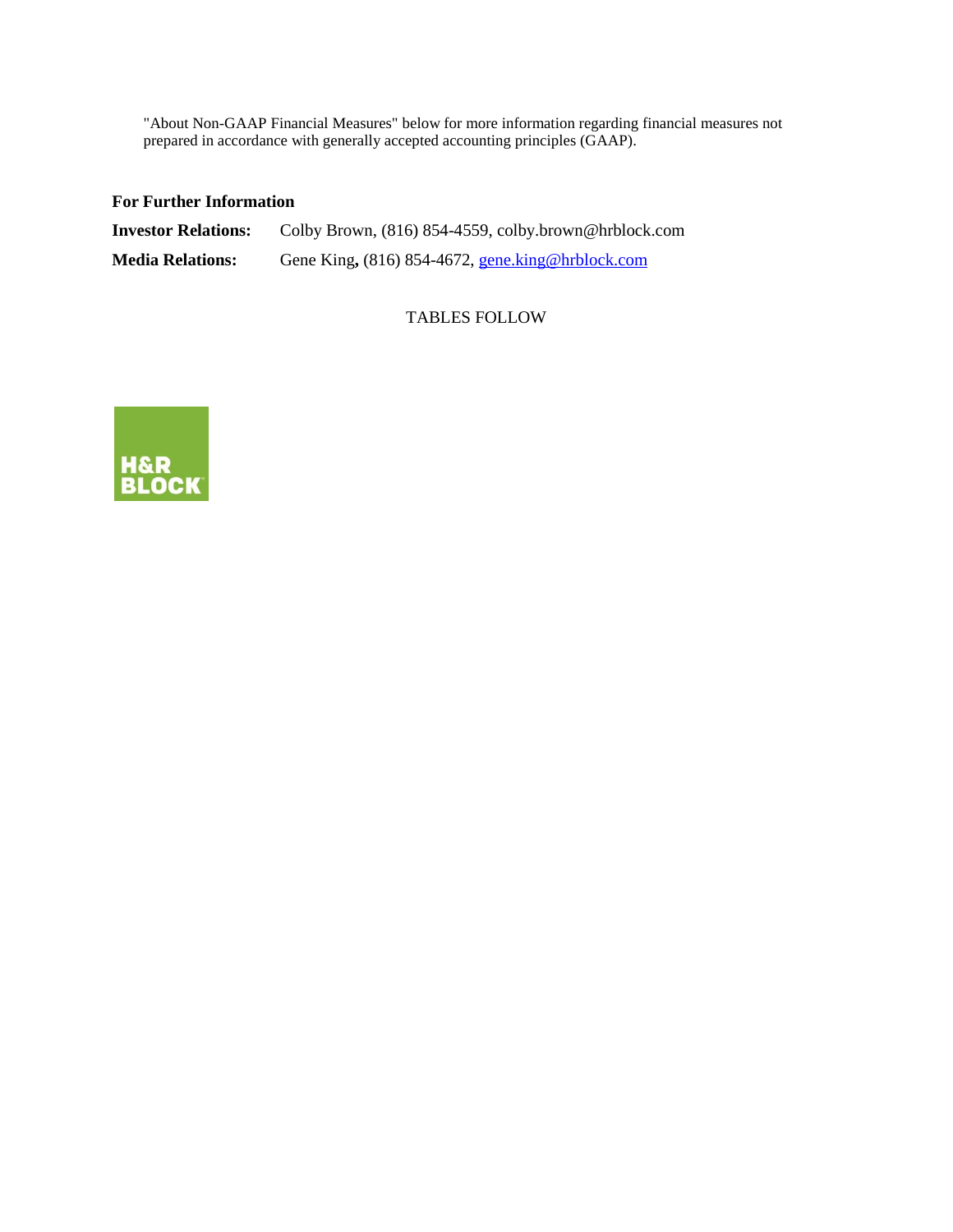#### **KEY OPERATING RESULTS** (unaudited, amounts in thousands, except per share data)

|                                       |    |         |          | Three months ended October 31, |    |            |               |            |  |  |  |
|---------------------------------------|----|---------|----------|--------------------------------|----|------------|---------------|------------|--|--|--|
|                                       |    |         | Revenues |                                |    |            | Income (loss) |            |  |  |  |
|                                       |    | 2013    |          | 2012                           |    | 2013       |               | 2012       |  |  |  |
| <b>Tax Services</b>                   | \$ | 128,040 | \$       | 129,819                        | \$ | (159, 314) | \$            | (130, 109) |  |  |  |
| Corporate and Eliminations            |    | 6,300   |          | 7,444                          |    | (20,048)   |               | (32, 179)  |  |  |  |
|                                       | s  | 134,340 | \$       | 137,263                        |    | (179, 362) |               | (162, 288) |  |  |  |
| Income tax benefit                    |    |         |          |                                |    | (76, 347)  |               | (61,089)   |  |  |  |
| Net loss from continuing operations   |    |         |          |                                |    | (103, 015) |               | (101, 199) |  |  |  |
| Net loss from discontinued operations |    |         |          |                                |    | (1,928)    |               | (4,044)    |  |  |  |
| Net loss                              |    |         |          |                                |    | (104, 943) | \$            | (105,243)  |  |  |  |
| Basic and diluted loss per share:     |    |         |          |                                |    |            |               |            |  |  |  |
| Continuing operations                 |    |         |          |                                | \$ | (0.38)     | \$            | (0.37)     |  |  |  |
| Discontinued operations               |    |         |          |                                |    | (0.01)     |               | (0.02)     |  |  |  |
| Consolidated                          |    |         |          |                                |    | (0.39)     | \$            | (0.39)     |  |  |  |
| Basic and diluted shares              |    |         |          |                                |    | 273,907    |               | 271,145    |  |  |  |

|                                       |      | Six months ended October 31, |          |         |    |               |    |            |  |  |  |
|---------------------------------------|------|------------------------------|----------|---------|----|---------------|----|------------|--|--|--|
|                                       |      |                              | Revenues |         |    | Income (loss) |    |            |  |  |  |
|                                       | 2013 |                              |          | 2012    |    | 2013          |    | 2012       |  |  |  |
| <b>Tax Services</b>                   | \$   | 249,731                      | \$       | 220,072 | \$ | (303,708)     | \$ | (271, 014) |  |  |  |
| Corporate and Eliminations            |      | 11,804                       |          | 13,680  |    | (60, 148)     |    | (60, 543)  |  |  |  |
|                                       |      | 261,535                      | \$       | 233,752 |    | (363, 856)    |    | (331, 557) |  |  |  |
| Income tax benefit                    |      |                              |          |         |    | (147, 571)    |    | (124, 708) |  |  |  |
| Net loss from continuing operations   |      |                              |          |         |    | (216, 285)    |    | (206, 849) |  |  |  |
| Net loss from discontinued operations |      |                              |          |         |    | (3, 845)      |    | (5,835)    |  |  |  |
| Net loss                              |      |                              |          |         |    | (220, 130)    | S  | (212, 684) |  |  |  |
| Basic and diluted loss per share:     |      |                              |          |         |    |               |    |            |  |  |  |
| Continuing operations                 |      |                              |          |         | \$ | (0.79)        | \$ | (0.76)     |  |  |  |
| Discontinued operations               |      |                              |          |         |    | (0.01)        |    | (0.02)     |  |  |  |
| Consolidated                          |      |                              |          |         | Ś  | (0.80)        | \$ | (0.78)     |  |  |  |
| Basic and diluted shares              |      |                              |          |         |    | 273,494       |    | 274,150    |  |  |  |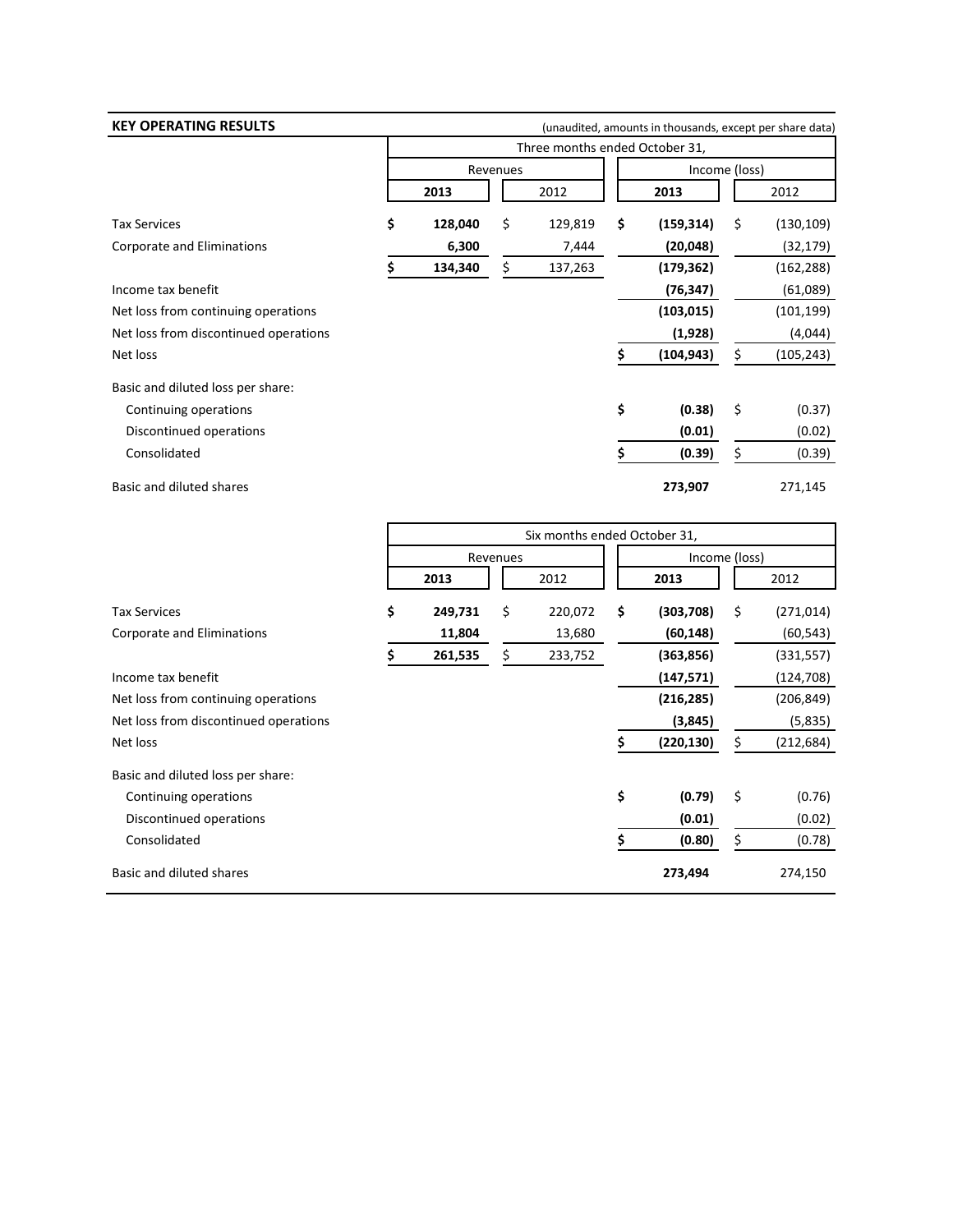

| <b>CONSOLIDATED BALANCE SHEETS</b><br>(amounts in thousands, except per share data) |    |                  |    |                  |    |                |
|-------------------------------------------------------------------------------------|----|------------------|----|------------------|----|----------------|
| As of                                                                               |    | October 31, 2013 |    | October 31, 2012 |    | April 30, 2013 |
|                                                                                     |    | (unaudited)      |    | (unaudited)      |    |                |
| <b>ASSETS</b>                                                                       |    |                  |    |                  |    |                |
| Cash and cash equivalents                                                           | \$ | 790,772          | \$ | 1,260,901        | \$ | 1,747,584      |
| Cash and cash equivalents - restricted                                              |    | 47,521           |    | 38,667           |    | 117,837        |
| Receivables, net                                                                    |    | 131,701          |    | 124,511          |    | 206,835        |
| Prepaid expenses and other current assets                                           |    | 225,660          |    | 282,874          |    | 390,087        |
| Total current assets                                                                |    | 1,195,654        |    | 1,706,953        |    | 2,462,343      |
| Mortgage loans held for investment, net                                             |    | 295,907          |    | 370,850          |    | 338,789        |
| Investments in available-for-sale securities                                        |    | 465,344          |    | 388,640          |    | 486,876        |
| Property and equipment, net                                                         |    | 311,157          |    | 272,438          |    | 267,880        |
| Intangible assets, net                                                              |    | 296,213          |    | 275,193          |    | 284,439        |
| Goodwill                                                                            |    | 442,812          |    | 434,492          |    | 434,782        |
| Other assets                                                                        |    | 267,426          |    | 448,164          |    | 262,670        |
| <b>Total assets</b>                                                                 | \$ | 3,274,513        | \$ | 3,896,730        | \$ | 4,537,779      |
| LIABILITIES AND STOCKHOLDERS' EQUITY                                                |    |                  |    |                  |    |                |
| <b>LIABILITIES:</b>                                                                 |    |                  |    |                  |    |                |
| <b>Customer banking deposits</b>                                                    | \$ | 655,129          | \$ | 790,106          | \$ | 936,464        |
| Accounts payable, accrued expenses and other current<br>liabilities                 |    | 426,994          |    | 406,447          |    | 523,921        |
| Accrued salaries, wages and payroll taxes                                           |    | 41,584           |    | 39,345           |    | 134,970        |
| Accrued income taxes                                                                |    | 22,475           |    | 95,126           |    | 416,128        |
| Current portion of long-term debt                                                   |    | 400,503          |    | 600,678          |    | 722            |
| <b>Total current liabilities</b>                                                    |    | 1,546,685        |    | 1,931,702        |    | 2,012,205      |
| Long-term debt                                                                      |    | 506,078          |    | 906,125          |    | 905,958        |
| Other noncurrent liabilities                                                        |    | 266,775          |    | 365,970          |    | 356,069        |
| <b>Total liabilities</b>                                                            |    | 2,319,538        |    | 3,203,797        |    | 3,274,232      |
| <b>COMMITMENTS AND CONTINGENCIES</b>                                                |    |                  |    |                  |    |                |
| STOCKHOLDERS' EQUITY:                                                               |    |                  |    |                  |    |                |
| Common stock, no par, stated value \$.01 per share                                  |    | 3,166            |    | 3,166            |    | 3,166          |
| Additional paid-in capital                                                          |    | 757,828          |    | 748,298          |    | 752,483        |
| Accumulated other comprehensive income                                              |    | 1,463            |    | 8,685            |    | 10,550         |
| Retained earnings                                                                   |    | 1,003,842        |    | 795,707          |    | 1,333,445      |
| Less treasury shares, at cost                                                       |    | (811, 324)       |    | (862, 923)       |    | (836,097)      |
| Total stockholders' equity                                                          |    | 954,975          |    | 692,933          |    | 1,263,547      |
| Total liabilities and stockholders' equity                                          | \$ | 3,274,513        | \$ | 3,896,730        | \$ | 4,537,779      |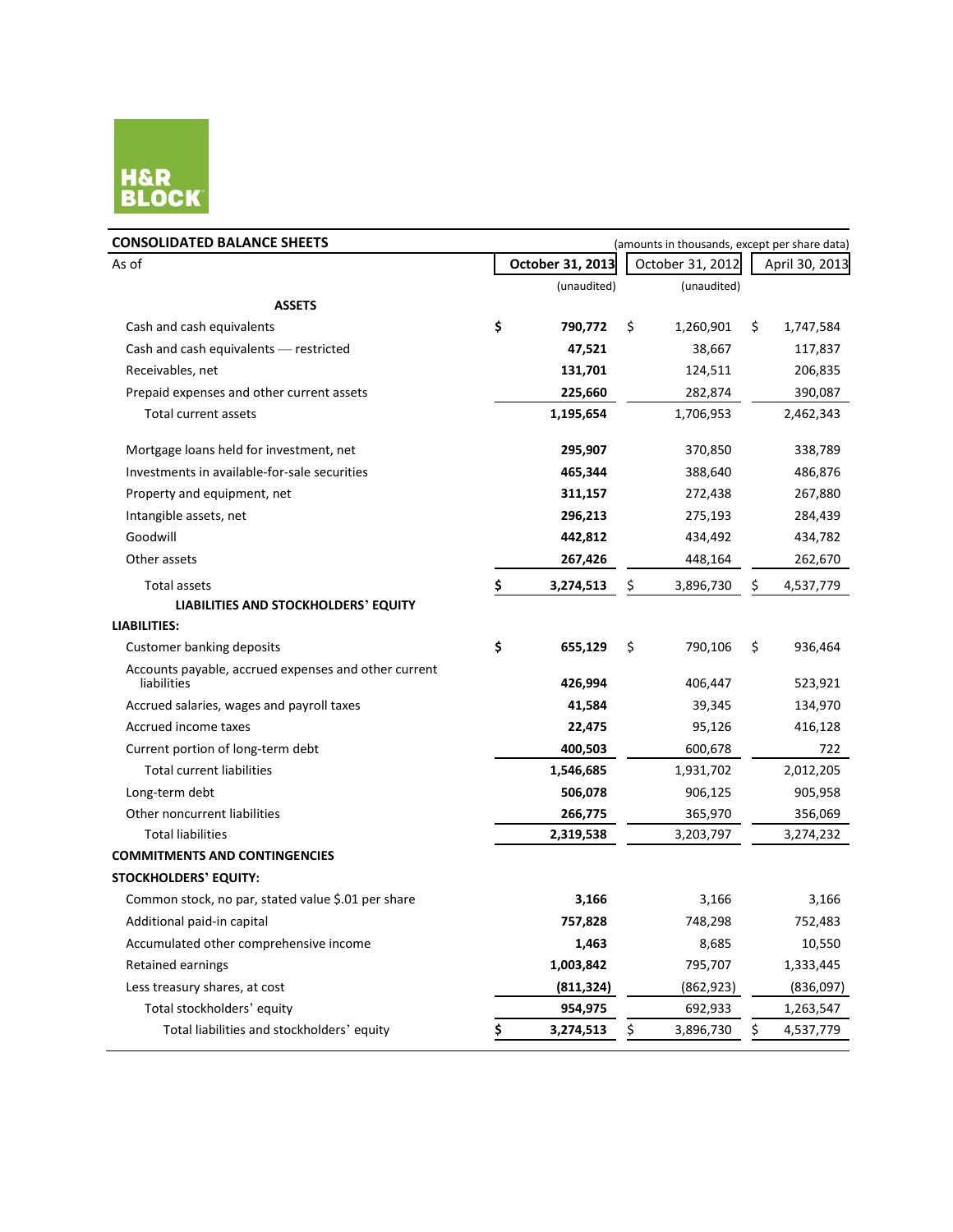

# **CONSOLIDATED STATEMENTS OF OPERATIONS** (unaudited, in 000s, except per share amounts) Three months ended **Six months ended** October 31, **and in the U** October 31, **2013** 2012 **2013** 2012 **REVENUES:** Service revenues **\$ 112,432** \$ 116,438 **\$ 220,232** \$ 196,334 Product and other revenues **11,282** 10,966 **19,480** 17,686 Interest income **10,626** 9,859 **21,823** 19,732 **134,340** 137,263 **261,535** 233,752 **OPERATING EXPENSES:** Cost of revenues: Compensation and benefits **60,526** 54,764 **106,838** 94,349 Occupancy and equipment **82,358** 82,398 **161,094** 162,349 Provision for bad debt and loan losses **2,849** 3,725 **14,340** 8,370 Interest **14,314** 23,390 **28,760** 45,467 Depreciation of property and equipment **20,144** 16,196 **36,948** 30,730 Other **40,673** 31,538 **82,937** 64,170 **220,864** 212,011 **430,917** 405,435 Selling, general and administrative **94,092** 90,327 **190,789** 165,805 **314,956** 302,338 **621,706** 571,240 Operating loss **(180,616)** (165,075) **(360,171)** (337,488) Other income (expense), net **1,254** 2,787 **(3,685)** 5,931 Loss from continuing operations before income tax benefit **(179,362)** (162,288) **(363,856)** (331,557) Income tax benefit **(76,347)** (61,089) **(147,571)** (124,708) Net loss from continuing operations **(103,015)** (101,199) **(216,285)** (206,849) Net loss from discontinued operations **(1,928)** (4,044) **(3,845)** (5,835) **NET LOSS \$ (104,943)** \$ (105,243) **\$ (220,130)** \$ (212,684) **BASIC AND DILUTED LOSS PER SHARE:** Continuing operations **\$ (0.38)** \$ (0.37) **\$ (0.79)** \$ (0.76) Discontinued operations **(0.01)** (0.02) **(0.01)** (0.02) Consolidated **\$ (0.39)** \$ (0.39) **\$ (0.80)** \$ (0.78)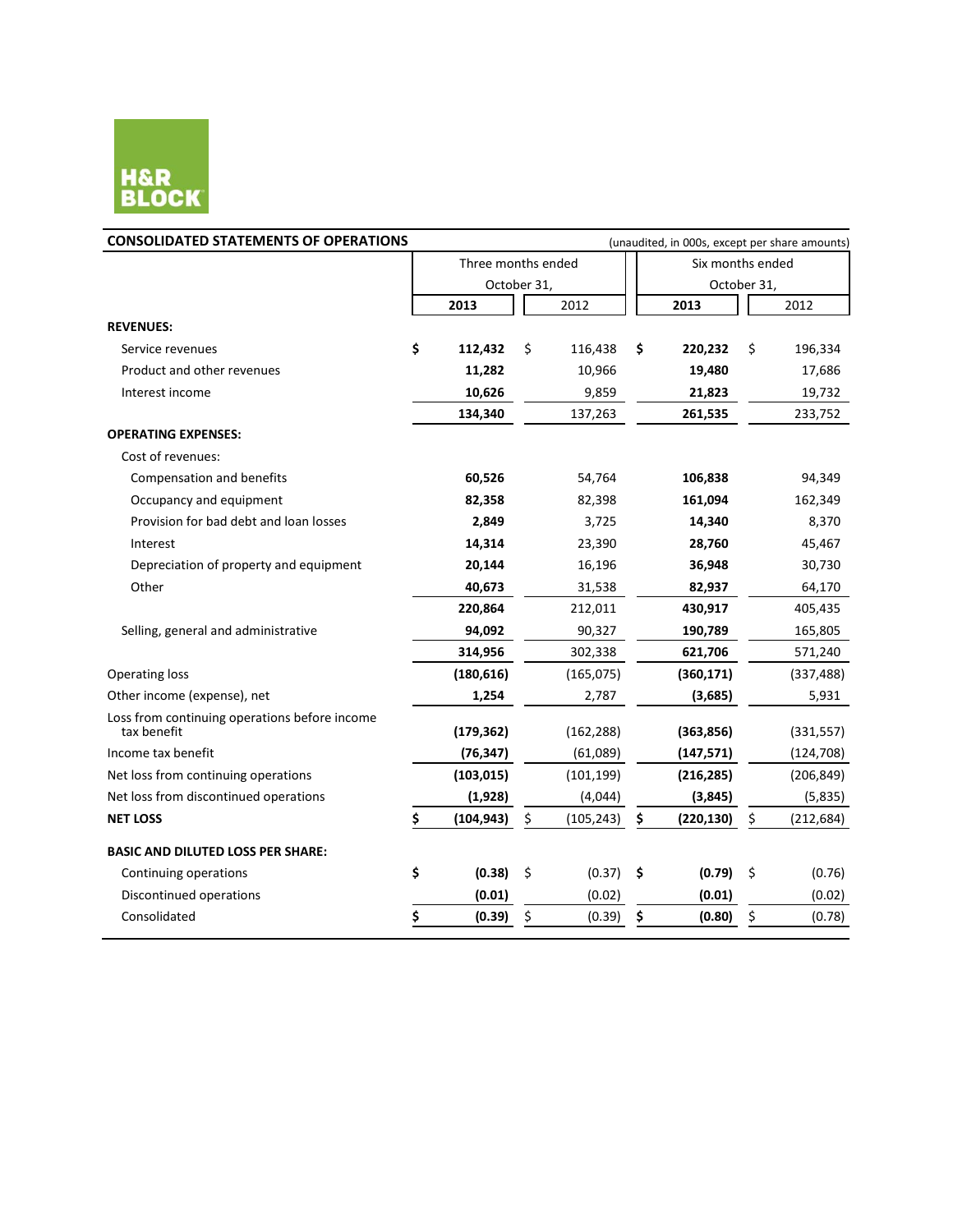

| <b>CONDENSED CONSOLIDATED STATEMENTS OF CASH FLOWS</b>               |                  | (unaudited, in 000s) |
|----------------------------------------------------------------------|------------------|----------------------|
| Six months ended October 31,                                         | 2013             | 2012                 |
| NET CASH USED IN OPERATING ACTIVITIES                                | \$<br>(492, 373) | \$<br>(567, 036)     |
| <b>CASH FLOWS FROM INVESTING ACTIVITIES:</b>                         |                  |                      |
| Purchases of available-for-sale securities                           | (45, 158)        | (67, 474)            |
| Maturities of and payments received on available-for-sale securities | 55,615           | 53,098               |
| Principal payments on mortgage loans held for investment, net        | 24,340           | 23,608               |
| Purchases of property and equipment                                  | (86, 926)        | (60, 720)            |
| Payments made for business acquisitions, net of cash acquired        | (20, 927)        | (10, 442)            |
| Franchise Ioans:                                                     |                  |                      |
| Loans funded                                                         | (22,114)         | (20, 670)            |
| Payments received                                                    | 15,883           | 8,303                |
| Other, net                                                           | 15,255           | 10,218               |
| Net cash used in investing activities                                | (64,032)         | (64,079)             |
|                                                                      |                  |                      |
| <b>CASH FLOWS FROM FINANCING ACTIVITIES:</b>                         |                  |                      |
| Repayments of long-term debt                                         |                  | (30, 831)            |
| Proceeds from issuance of long-term debt                             |                  | 497,185              |
| Customer banking deposits, net                                       | (275, 800)       | (37, 913)            |
| Dividends paid                                                       | (109, 324)       | (108, 428)           |
| Repurchase of common stock, including shares surrendered             | (5, 329)         | (339, 919)           |
| Proceeds from exercise of stock options                              | 24,536           | 1,288                |
| Other, net                                                           | (26, 619)        | (33,004)             |
| Net cash used in financing activities                                | (392, 536)       | (51, 622)            |
| Effects of exchange rates on cash                                    | (7, 871)         | (696)                |
| Net decrease in cash and cash equivalents                            | (956, 812)       | (683, 433)           |
| Cash and cash equivalents at beginning of the period                 | 1,747,584        | 1,944,334            |
| Cash and cash equivalents at end of the period                       | \$<br>790,772    | \$<br>1,260,901      |
| <b>SUPPLEMENTARY CASH FLOW DATA:</b>                                 |                  |                      |
| Income taxes paid, net of refunds received                           | \$<br>116,099    | \$<br>48,201         |
| Interest paid on borrowings                                          | 27,804           | 42,106               |
| Interest paid on deposits                                            | 1,180            | 2,683                |
| Transfers of foreclosed loans to other assets                        | 3,889            | 5,312                |
| Accrued additions to property and equipment                          | 6,729            | 10,273               |
| Transfer of mortgage loans held for investment to held for sale      | 7,608            |                      |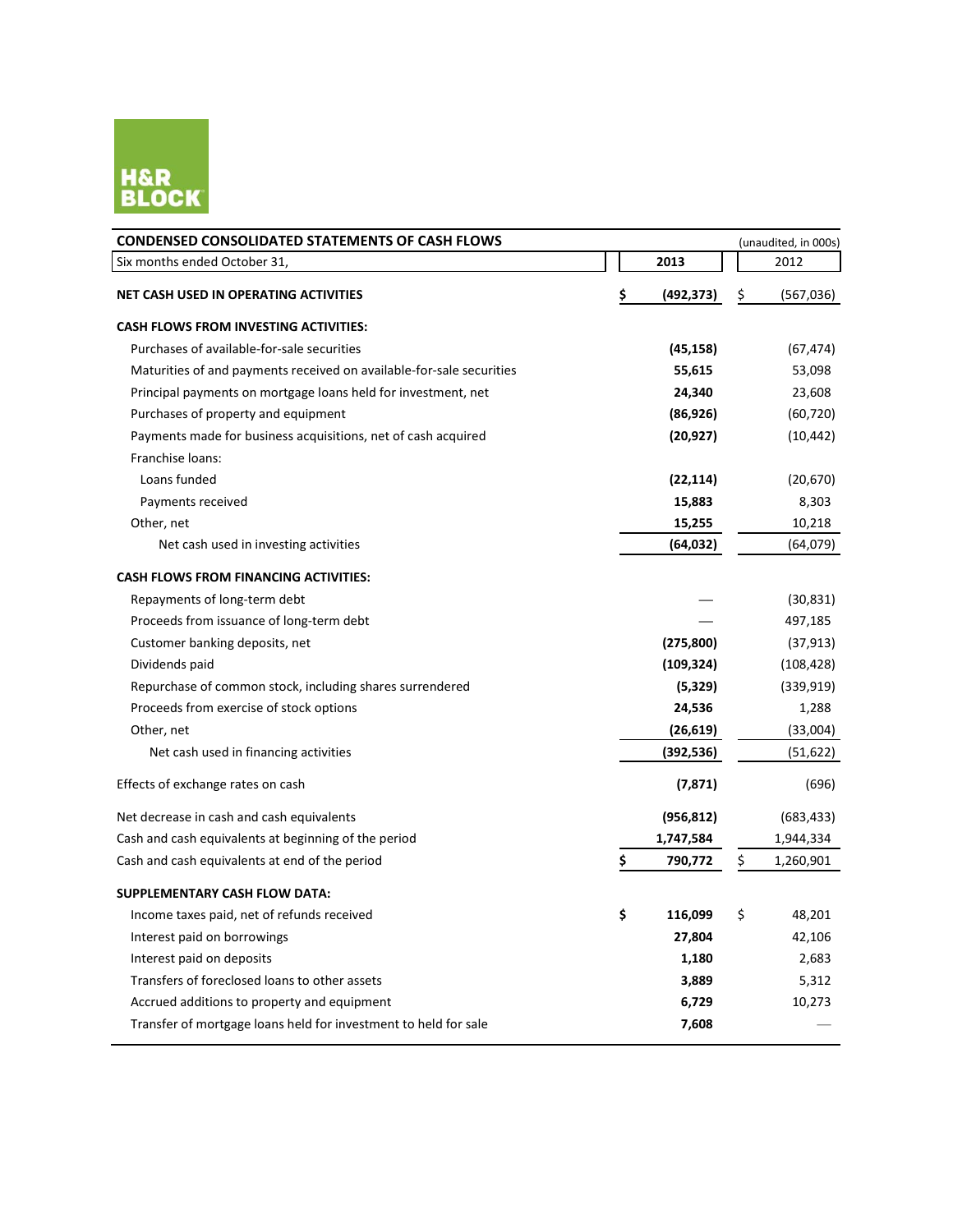

| <b>TAX SERVICES - FINANCIAL RESULTS</b>         |                    |    |                  |             |           |    | (unaudited, amounts in 000s) |  |
|-------------------------------------------------|--------------------|----|------------------|-------------|-----------|----|------------------------------|--|
|                                                 | Three months ended |    | Six months ended |             |           |    |                              |  |
|                                                 | October 31,        |    |                  | October 31, |           |    |                              |  |
|                                                 | 2013               |    | 2012             |             | 2013      |    | 2012                         |  |
| Tax preparation fees:                           |                    |    |                  |             |           |    |                              |  |
| U.S.                                            | \$<br>29.011       | \$ | 23,805           | \$          | 51,037    | \$ | 42,640                       |  |
| International                                   | 41,568             |    | 51,525           |             | 73,662    |    | 65,583                       |  |
|                                                 | 70,579             |    | 75,330           |             | 124,699   |    | 108,223                      |  |
| Royalties                                       | 9,527              |    | 9,630            |             | 16,089    |    | 15,481                       |  |
| <b>Fees from Emerald Card</b>                   | 9,999              |    | 8,281            |             | 24,610    |    | 20,337                       |  |
| Fees from Peace of Mind <sup>®</sup> guarantees | 19,151             |    | 18,572           |             | 46,977    |    | 45,555                       |  |
| Other                                           | 18,784             |    | 18,006           |             | 37,356    |    | 30,476                       |  |
| Total revenues                                  | 128,040            |    | 129,819          |             | 249,731   |    | 220,072                      |  |
| Compensation and benefits:                      |                    |    |                  |             |           |    |                              |  |
| Field wages                                     | 49,531             |    | 45,290           |             | 89,435    |    | 77,698                       |  |
| Other wages                                     | 35,665             |    | 34,592           |             | 70,400    |    | 68,959                       |  |
| Benefits and other compensation                 | 22,178             |    | 18,765           |             | 38,115    |    | 33,539                       |  |
|                                                 | 107,374            |    | 98,647           |             | 197,950   |    | 180,196                      |  |
| Occupancy and equipment                         | 83,634             |    | 82,267           |             | 162,184   |    | 162,118                      |  |
| Marketing and advertising                       | 12,566             |    | 11,386           |             | 19,583    |    | 18,838                       |  |
| Depreciation and amortization                   | 26,632             |    | 23,393           |             | 49,434    |    | 43,864                       |  |
| Other                                           | 57,148             |    | 44,235           |             | 124,288   |    | 86,070                       |  |
| Total expenses                                  | 287,354            |    | 259,928          |             | 553,439   |    | 491,086                      |  |
| Pretax loss                                     | (159, 314)         | S  | (130, 109)       | S           | (303,708) | S  | (271, 014)                   |  |
|                                                 |                    |    |                  |             |           |    |                              |  |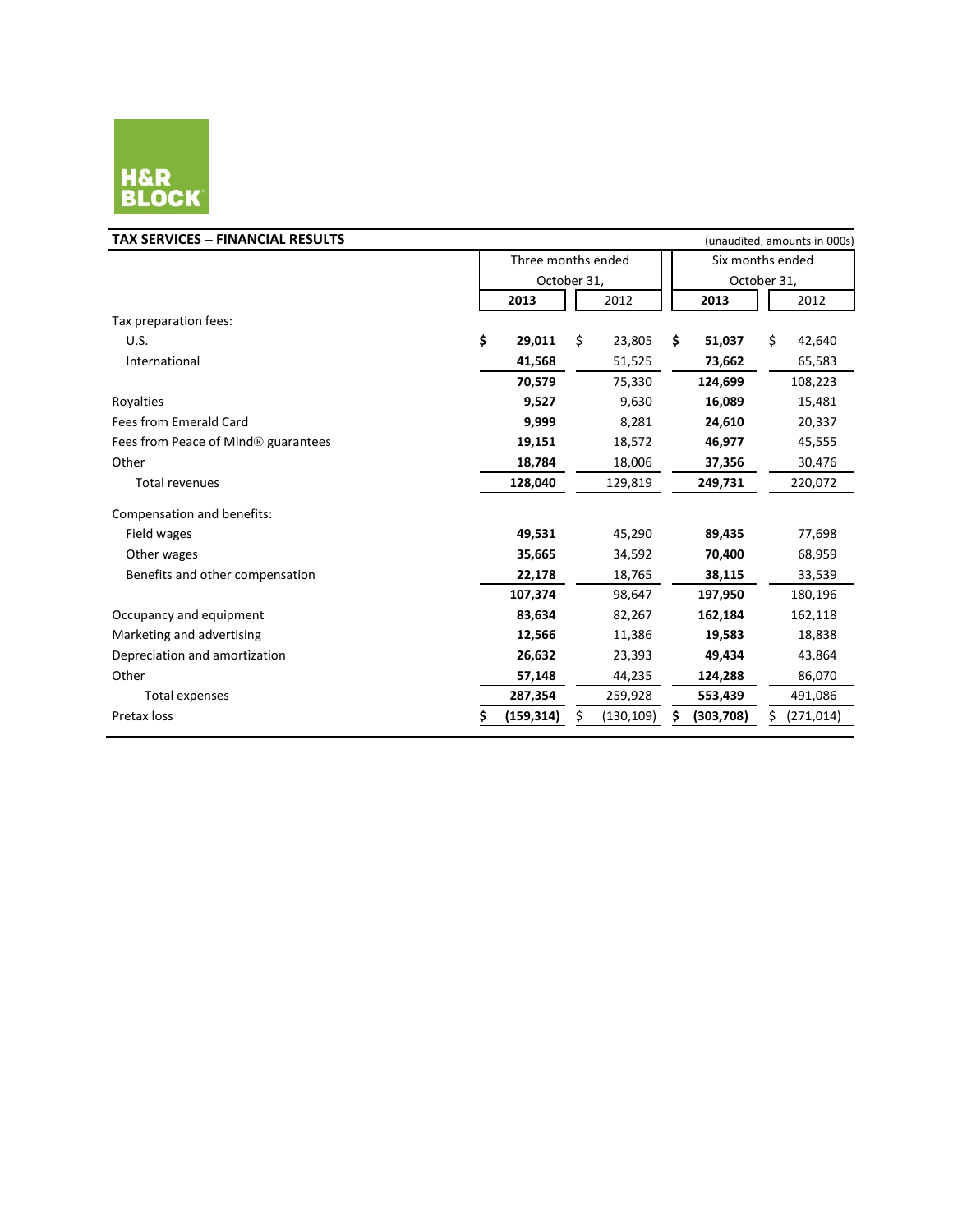

| <b>NON-GAAP FINANCIAL MEASURES</b>                   | (unaudited, amounts in thousands, except per share amounts) |           |                                     |                            |                      |              |  |  |  |  |
|------------------------------------------------------|-------------------------------------------------------------|-----------|-------------------------------------|----------------------------|----------------------|--------------|--|--|--|--|
|                                                      |                                                             |           | Three months ended October 31, 2013 |                            |                      |              |  |  |  |  |
|                                                      | Revenues                                                    | Expenses  | <b>EBITDA</b>                       | Pretax<br>income<br>(loss) | Net income<br>(loss) | EPS.         |  |  |  |  |
| As reported - from continuing operations             | \$134,340                                                   | \$314,956 | \$(138, 380)                        | \$ (179, 362)              | (103, 015)<br>\$     | \$<br>(0.38) |  |  |  |  |
| <b>Adjustments:</b>                                  |                                                             |           |                                     |                            |                      |              |  |  |  |  |
| Loss contingencies - litigation                      |                                                             | 350       | 350                                 | 350                        | 214                  |              |  |  |  |  |
| Severance                                            |                                                             | 1,828     | 1,828                               | 1,828                      | 1,122                |              |  |  |  |  |
| Professional fees related to HRB Bank<br>transaction |                                                             | (5,217)   | (5,217)                             | (5,217)                    | (3, 198)             | (0.01)       |  |  |  |  |
| Gain on sales of tax offices                         |                                                             | (599)     | (599)                               | (599)                      | (367)                |              |  |  |  |  |
| Discrete tax items                                   |                                                             |           |                                     |                            | (7,061)              | (0.03)       |  |  |  |  |
|                                                      |                                                             | (3,638)   | (3,638)                             | (3,638)                    | (9,290)              | (0.04)       |  |  |  |  |
| As adjusted - from continuing operations             | \$134,340                                                   | \$311,318 | \$(142,018)                         | \$ (183,000)               | (112, 305)<br>S      | (0.42)<br>S  |  |  |  |  |

|                                                      |           | Three months ended October 31, 2012 |               |                            |                      |              |  |  |  |
|------------------------------------------------------|-----------|-------------------------------------|---------------|----------------------------|----------------------|--------------|--|--|--|
|                                                      | Revenues  | Expenses                            | <b>EBITDA</b> | Pretax<br>income<br>(loss) | Net income<br>(loss) | <b>EPS</b>   |  |  |  |
| As reported - from continuing operations             | \$137,263 | \$302,338                           | \$ (116, 845) | \$ (162, 288)              | (101, 199)<br>S      | (0.37)<br>\$ |  |  |  |
| Adjustments:                                         |           |                                     |               |                            |                      |              |  |  |  |
| Loss contingencies - litigation                      |           | (2,451)                             | (2,451)       | (2,451)                    | (1,506)              | (0.01)       |  |  |  |
| Impairment of goodwill and intangible<br>assets      |           | 1,421                               | 1,421         | 1,421                      | 869                  |              |  |  |  |
| Severance                                            |           | 1,558                               | 1,558         | 1,558                      | 951                  |              |  |  |  |
| Professional fees related to HRB Bank<br>transaction |           | 47                                  | 47            | 47                         | 29                   |              |  |  |  |
| Gain on sales of tax offices                         |           | (754)                               | (754)         | (754)                      | (460)                |              |  |  |  |
| Discrete tax items                                   |           |                                     |               |                            | 1,472                | 0.01         |  |  |  |
|                                                      |           | (179)                               | (179)         | (179)                      | 1,355                |              |  |  |  |
| As adjusted - from continuing operations             | \$137,263 | \$302,159                           | \$ (117,024)  | \$ (162, 467)              | (99,844)<br>S        | \$<br>(0.37) |  |  |  |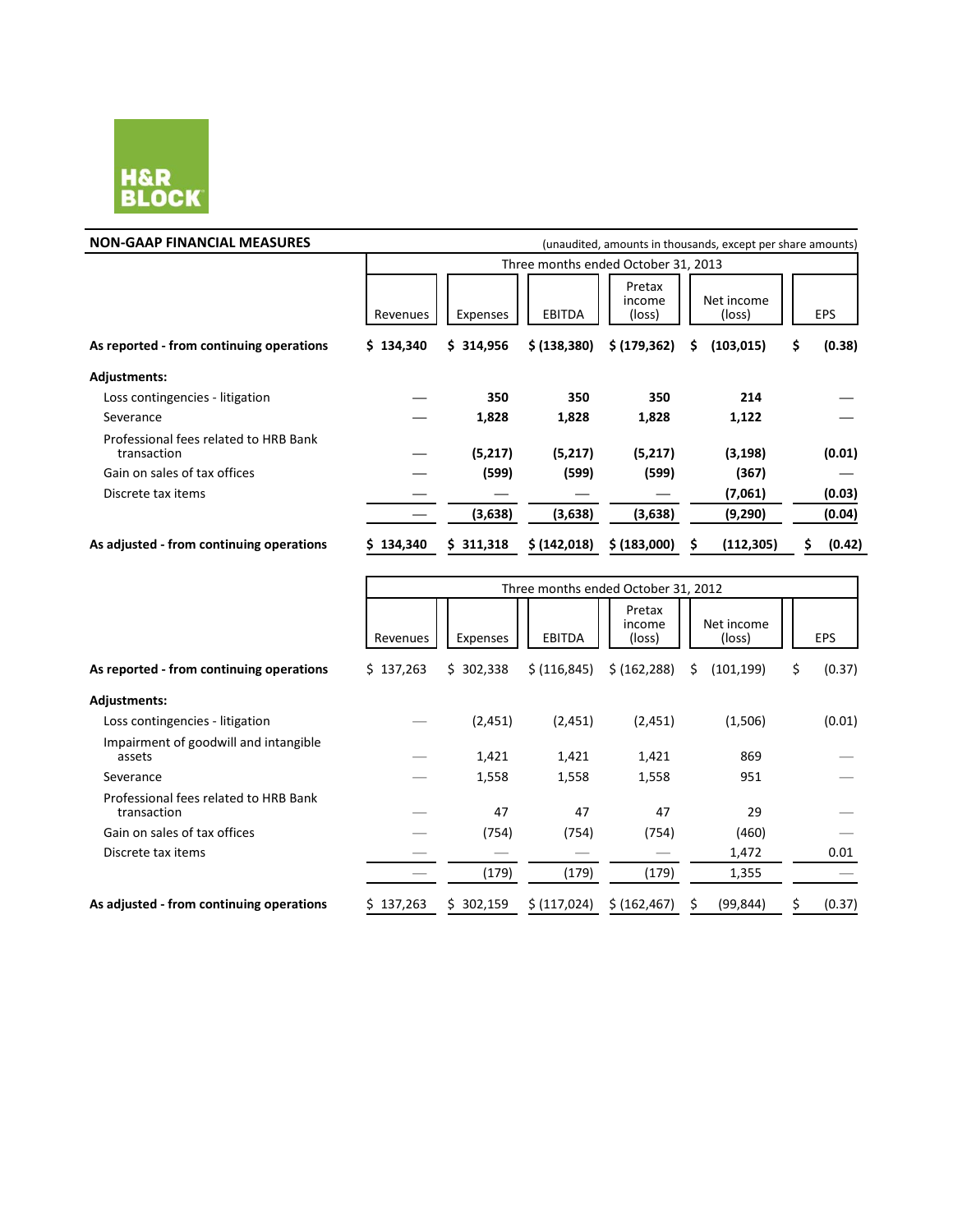|                                                      |               |               | Six months ended October 31, 2013 |                            |                      |    |            |
|------------------------------------------------------|---------------|---------------|-----------------------------------|----------------------------|----------------------|----|------------|
|                                                      | Revenues      | Expenses      | EBITDA                            | Pretax<br>income<br>(loss) | Net income<br>(loss) |    | <b>EPS</b> |
| As reported - from continuing operations             | \$261,535     | \$621,706     | \$ (285, 554)                     | \$ (363,856)               | (216, 285)<br>\$     | \$ | (0.79)     |
| <b>Adjustments:</b>                                  |               |               |                                   |                            |                      |    |            |
| Loss contingencies - litigation                      |               | 723           | 723                               | 723                        | 443                  |    |            |
| Severance                                            |               | 2,933         | 2,933                             | 2,933                      | 1,799                |    | 0.01       |
| Professional fees related to HRB Bank<br>transaction |               | 1,807         | 1,807                             | 1,807                      | 1,108                |    |            |
| Gain on sales of tax offices                         |               | (599)         | (599)                             | (599)                      | (367)                |    |            |
| Discrete tax items                                   |               |               |                                   |                            | (6,904)              |    | (0.03)     |
|                                                      |               | 4,864         | 4,864                             | 4,864                      | (3,921)              |    | (0.02)     |
| As adjusted - from continuing operations             | 261,535<br>s. | 626,570<br>S. | \$ (280,690)                      | \$ (358,992)               | (220, 206)<br>s      | S  | (0.81)     |

|                                                      | Six months ended October 31, 2012 |               |               |                            |                      |              |  |  |  |
|------------------------------------------------------|-----------------------------------|---------------|---------------|----------------------------|----------------------|--------------|--|--|--|
|                                                      | Revenues                          | Expenses      | EBITDA        | Pretax<br>income<br>(loss) | Net income<br>(loss) | <b>EPS</b>   |  |  |  |
| As reported - from continuing operations             | \$233,752                         | \$571,240     | \$ (243, 486) | \$ (331,557)               | (206, 849)<br>Ŝ.     | \$<br>(0.76) |  |  |  |
| Adjustments:                                         |                                   |               |               |                            |                      |              |  |  |  |
| Loss contingencies - litigation                      |                                   | (4, 753)      | (4, 753)      | (4, 753)                   | (2,906)              | (0.01)       |  |  |  |
| Impairment of goodwill and intangible<br>assets      |                                   | 1,421         | 1,421         | 1,421                      | 869                  |              |  |  |  |
| Severance                                            |                                   | 1,057         | 1,057         | 1,057                      | 646                  |              |  |  |  |
| Professional fees related to HRB Bank<br>transaction |                                   | 47            | 47            | 47                         | 29                   |              |  |  |  |
| Gain on sales of tax offices                         |                                   | (524)         | (524)         | (524)                      | (320)                |              |  |  |  |
| Discrete tax items                                   |                                   |               |               |                            | 4,173                | 0.02         |  |  |  |
|                                                      |                                   | (2,752)       | (2,752)       | (2,752)                    | 2,491                | 0.01         |  |  |  |
| As adjusted - from continuing operations             | 233,752                           | 568,488<br>S. | \$ (246, 238) | \$ (334,309)               | (204, 358)           | (0.75)<br>S  |  |  |  |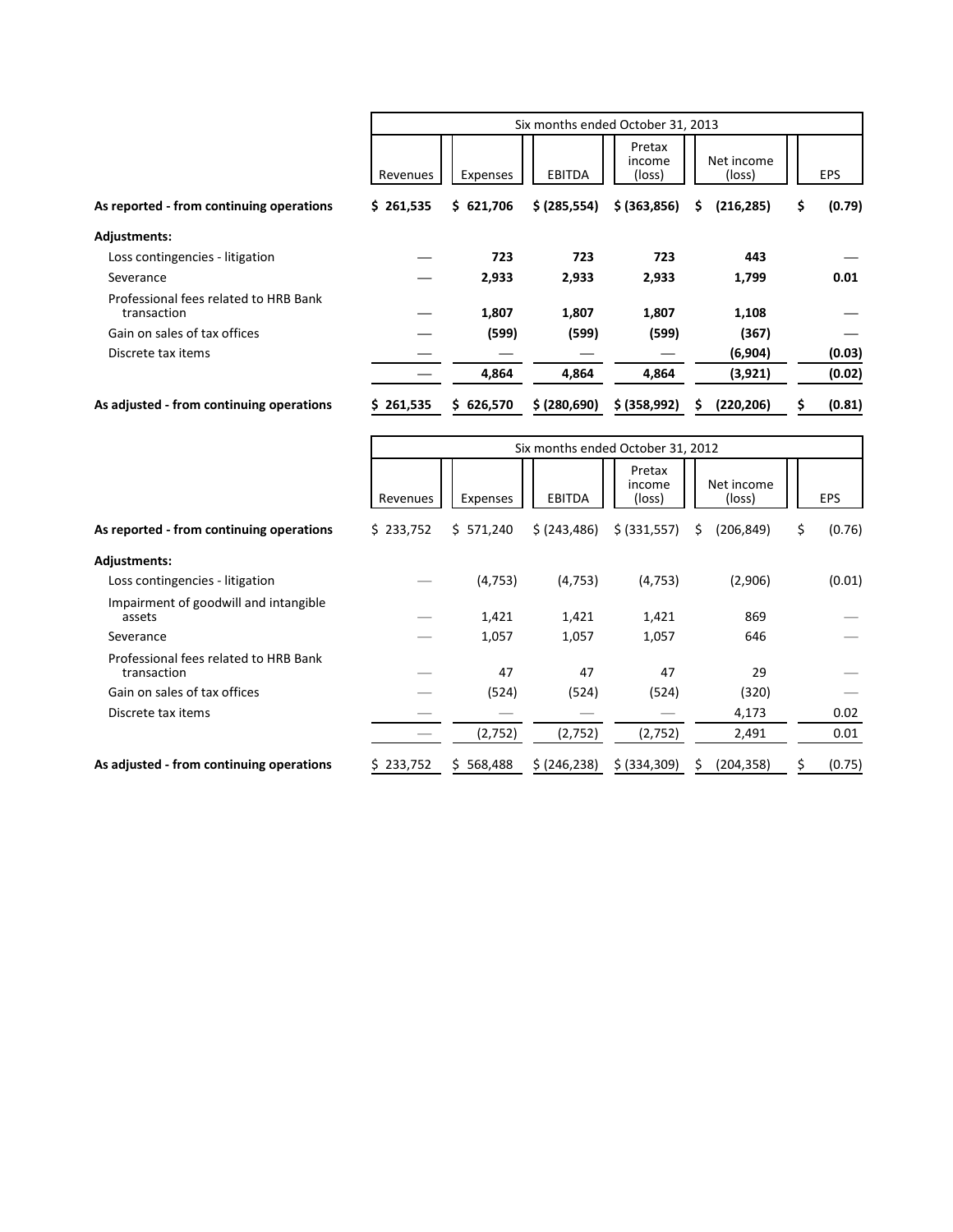|                                                   | Three months ended |    |               |    | Six months ended |    |             |
|---------------------------------------------------|--------------------|----|---------------|----|------------------|----|-------------|
|                                                   | October 31,        |    |               |    |                  |    | October 31, |
| <b>EBITDA</b>                                     | 2013               |    | 2012          |    | 2013             |    | 2012        |
| Net loss from continuing operations - as reported | \$ (103, 015)      |    | \$ (101, 199) |    | \$ (216, 285)    | Ŝ. | (206, 849)  |
| Add back:                                         |                    |    |               |    |                  |    |             |
| Income taxes                                      | (76, 347)          |    | (61,089)      |    | (147, 571)       |    | (124, 708)  |
| Interest expense                                  | 14,314             |    | 23,390        |    | 28,760           |    | 45,467      |
| Depreciation and amortization                     | 26,668             |    | 22,053        |    | 49,542           |    | 42,604      |
|                                                   | (35, 365)          |    | (15, 646)     |    | (69, 269)        |    | (36,637)    |
|                                                   |                    |    |               |    |                  |    |             |
| <b>EBITDA from continuing operations</b>          | \$ (138, 380)      |    | \$ (116, 845) |    | \$ (285, 554)    | S  | (243, 486)  |
|                                                   |                    |    |               |    |                  |    |             |
|                                                   | Three months ended |    |               |    | Six months ended |    |             |
|                                                   | October 31,        |    |               |    | October 31,      |    |             |
| Supplemental Information                          | 2013               |    | 2012          |    | 2013             |    | 2012        |
| <b>Stock-based compensation expense:</b>          |                    |    |               |    |                  |    |             |
| Pretax                                            | \$<br>6,210        | Ś. | 5,384         | Ś. | 10,762           | Ś. | 7,737       |
| After-tax                                         | 3,810              |    | 3,299         |    | 6,601            |    | 4,730       |
| Amortization of intangible assets:                |                    |    |               |    |                  |    |             |
| Pretax                                            | \$<br>6,523        | \$ | 5,857         | Ŝ. | 12,594           | \$ | 11,874      |
| After-tax                                         | 4,003              |    | 3,599         |    | 7,725            |    | 7,259       |
|                                                   |                    |    |               |    |                  |    |             |

#### **ABOUT NON-GAAP FINANCIAL MEASURES**

The accompanying press release contains non-GAAP financial measures. Non-GAAP financial measures should not be considered as a substitute for, or superior to, measures of financial performance prepared in accordance with GAAP. Because these measures are not measures of financial performance under GAAP and are susceptible to varying calculations, they may not be comparable to similarly titled measures in other companies.

We consider non-GAAP financial measures to be a useful metric for management and investors to evaluate and compare the ongoing operating performance of our business on a consistent basis across reporting periods, as it eliminates the effect of items that are not indicative of our core operating performance.

The following are descriptions of adjustments we make for our non-GAAP financial measures:

- We exclude from our non-GAAP financial measures litigation charges we incur and favorable reserve adjustments. This does not include legal defense costs.
- We exclude from our non-GAAP financial measures non-cash charges to adjust the carrying values of goodwill, intangible assets, other long-lived assets and investments to their estimated fair values.
- We exclude from our non-GAAP financial measures severance and other restructuring charges in connection with the termination of personnel, closure of tax offices and related costs.
- We exclude from our non-GAAP financial measures the gains and losses on business dispositions, including investment banking, legal and accounting fees.
- We exclude from our non-GAAP financial measures the gains and losses on extinguishment of debt.
- We exclude from our non-GAAP financial measures the effects of discrete income tax reserve and related adjustments recorded in a specific quarter.